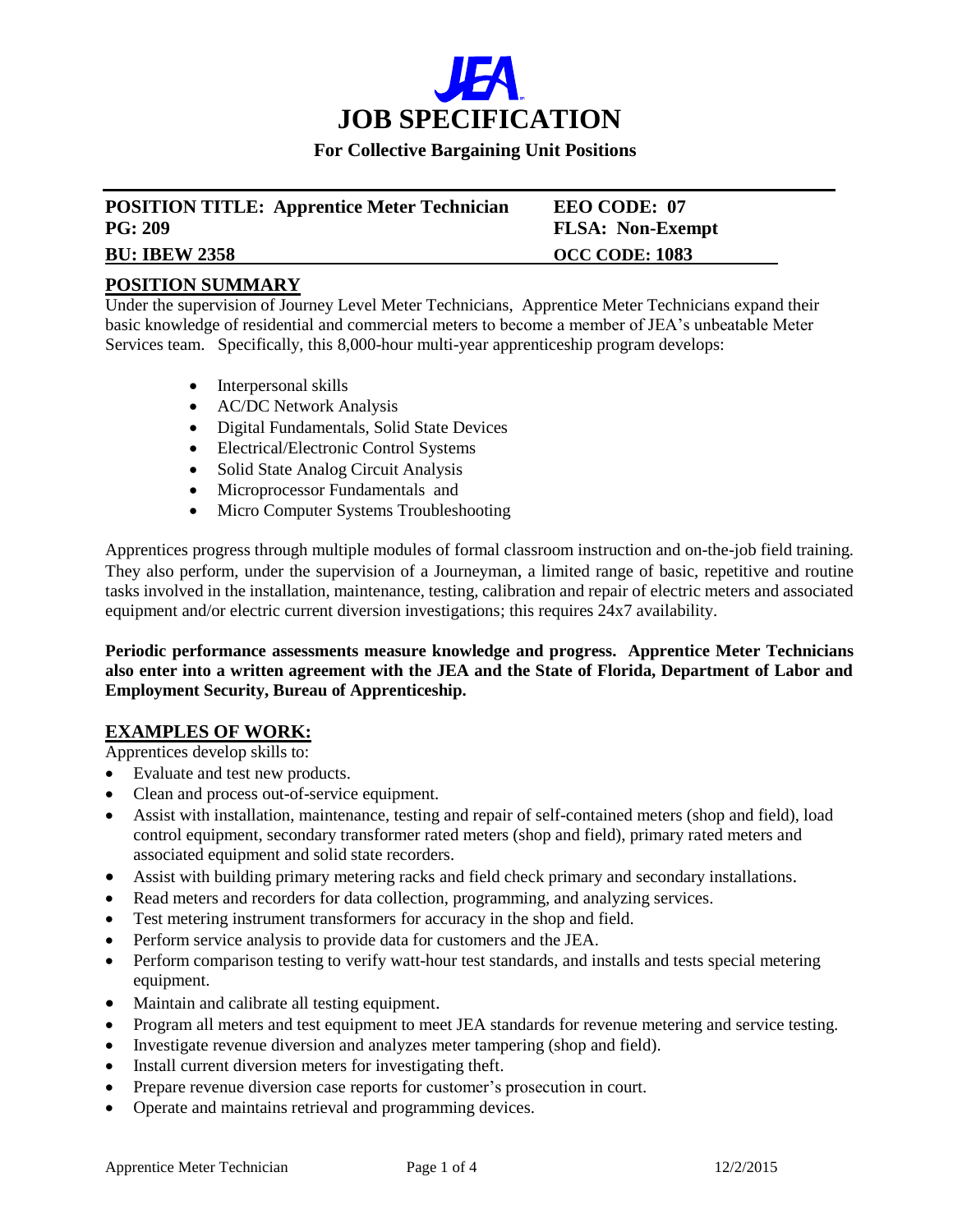- Assist with operation of energized high voltage disconnect switches, bypass switches and oil circuit breakers pertaining to metering.
- Install bayonet fuses in pad-mounted transformers.
- Maintain vehicles, tools and equipment.
- Operate standard office equipment and uses required software applications.
- Operate company vehicles.
- Participate in system restoration.
- Perform all duties associated with Two-Way Metering and associated equipment for programming, disconnect, reconnect along with determining remote meter status.
- Knowledge to work in CC&B, MDMS and other PC software applications as required for a Meter Technician.
- Verify all Customer, Meter, Metering Equipment and Service point information is correct and matches what is installed in the field through CC&B.
- Perform other job-related work as assigned
- Be available 24 hrs. a day for overtime purpose and emergency work orders.

## **KNOWLEDGE, SKILLS AND ABILITIES:**

Develop and apply knowledge of:

- Procedures for installing, maintaining, testing and repairing load control equipment, self-contained meters, transformer rated meters, rated meters and solid state records, isolation relays, and diversion meters.
- Identify and suggest solutions to routine or recurring problems or solves problems by choosing among a range of defined alternatives. Clear and detailed instructions are provided and tasks are covered by standard procedures. Deviation from procedures and unfamiliar situations are referred to higher levels. Contacts with others are to obtain, clarify and give facts or information.
- Methods for building of primary metering racks, cleaning equipment etc.
- Procedures to investigate to determine meter tampering.
- Processes to energize high-voltage disconnect switches, bypass switches and oil circuit breakers pertaining to metering.
- Procedures for installing bayonet fuses in paid-mounted transformers.
- Practices for maintenance of vehicle, tools and equipment.
- Mathematic and algebraic calculations.
- Electric and electronic theory and applications.
- JEA Safe Work Practices Manual, occupational hazards, safety rules and regulations and first aid etc.
- Procedures for operating command center functions for remote meter operations.
- Procedures for operating ETM functions for troubleshooting meter operations.
- Single and poly phase metering and utility connections.
- Responds to customer inquiries and resolves meter-related problems.
- The ability to work in CC&B, MDMS and other PC software applications as required.
- JEA Engineering Rules and Regulations, standards and associated documents pertaining to meters and service lines.

Possess skill in:

- Maintaining and cleaning tools and equipment.
- Operation and maintenance of retrieval and programming devices
- Operation of company vehicles.
- Operating standard office equipment and using required software applications.
- Installing, maintaining, testing and repairing load control equipment and various types of meters.
- Building primary metering racks.
- Investigating meter tampering.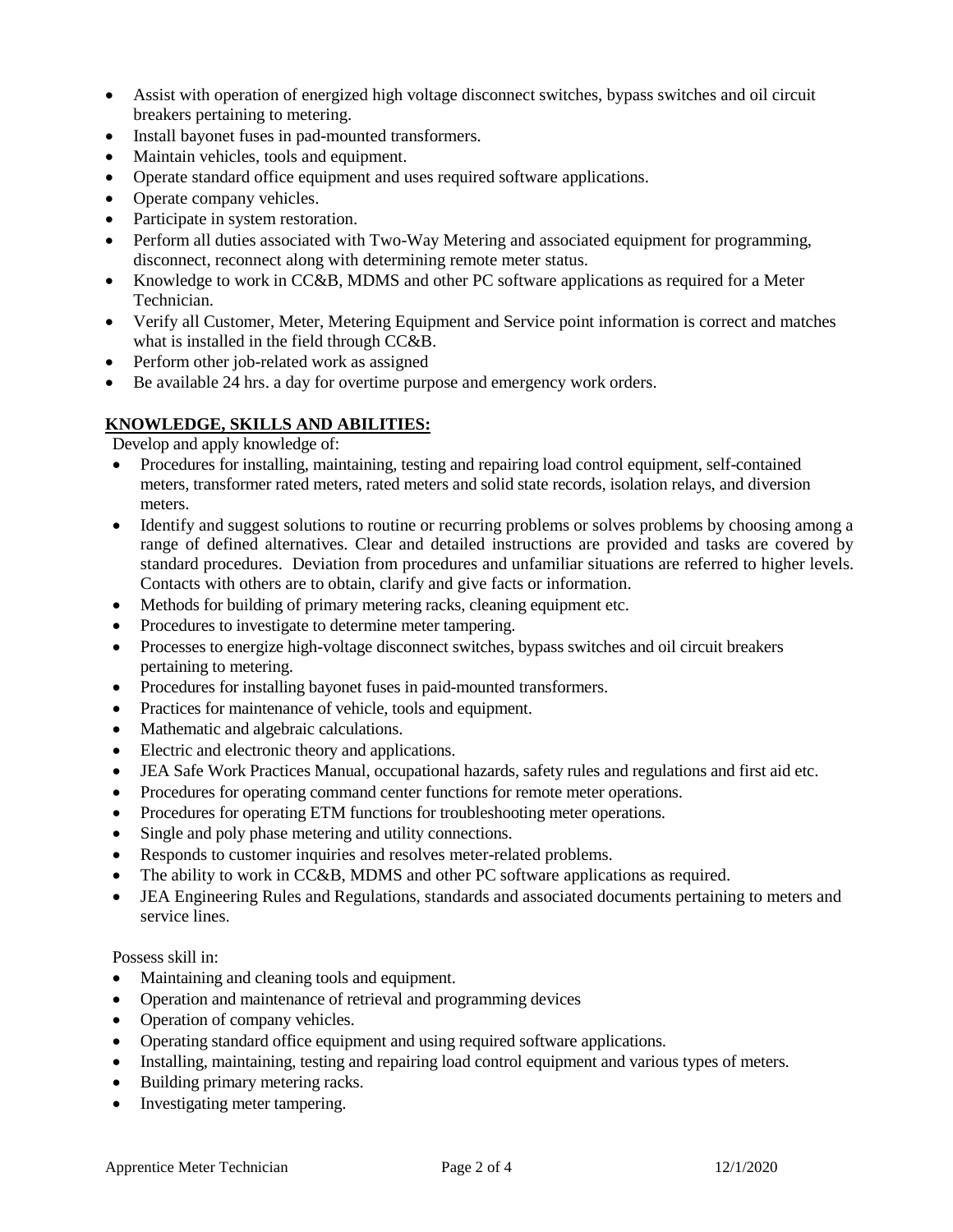- Operating various switches and breakers pertaining to metering.
- Applying mathematic, algebraic calculations and electric/electronic theories.

#### Ability to:

- Perform mathematic and algebraic calculations.
- Operate and maintain assigned vehicles.
- Acquire new skills and knowledge to successfully complete required training.
- Identify and recommend solutions to routine or recurring problems.
- Understand and follow oral and written instructions, communicate effectively etc.
- Comply with safety rules and regulations and employ safe work practices.
- Use an assortment of hand tools and power tools.
- Read and interpret electric wiring prints and schematics.
- Establish and maintain effective working relationships with external and internal customers at all levels of the organization.
- Read, comprehend and apply information from training classes.
- Successfully complete the 8000-hour Apprenticeship program.

## **OPEN REQUIREMENTS:**

Education: High school diploma or equivalent **and**  successful completion of College Algebra or above

- Pass the Physical Agilities Test that is representative of the physical demands of the position.
- Have clearance to wear respiratory protection.
- Pass a medical examination and drug testing prior to appointment.
- Pass color blindness test.

#### **LICENSING/CERTIFICATION/REGISTRATION:**

A valid driver's license is required prior to employment and must be maintained during employment in this classification; additionally a Commercial Driver's License (CDL) of a certain level and/or with certain endorsements may be required, as will be described in this job specification if applicable.

Within **six (6) months of employment** must obtain and maintain during employment in this class a valid Class "B" Commercial Driver's License with Air Brake Endorsement.

**Note: Successful completion of an approved schedule of work experience and training will be required during the entire apprenticeship period in order to maintain employment. Failure to complete applicable phase/modules of the program may result in separation of employment and termination from the apprenticeship program. Employees in this classification will enter into a written agreement with JEA and the State of Florida, Department of Labor and Employment Security, Bureau of Apprenticeship.**

## **PROBATION PERIOD:** 1 year

#### **SAFETY SENSITIVE**: Yes

Reason: Operates Commercial Drivers License (CDL) classified vehicles, large trucks and/or construction equipment.